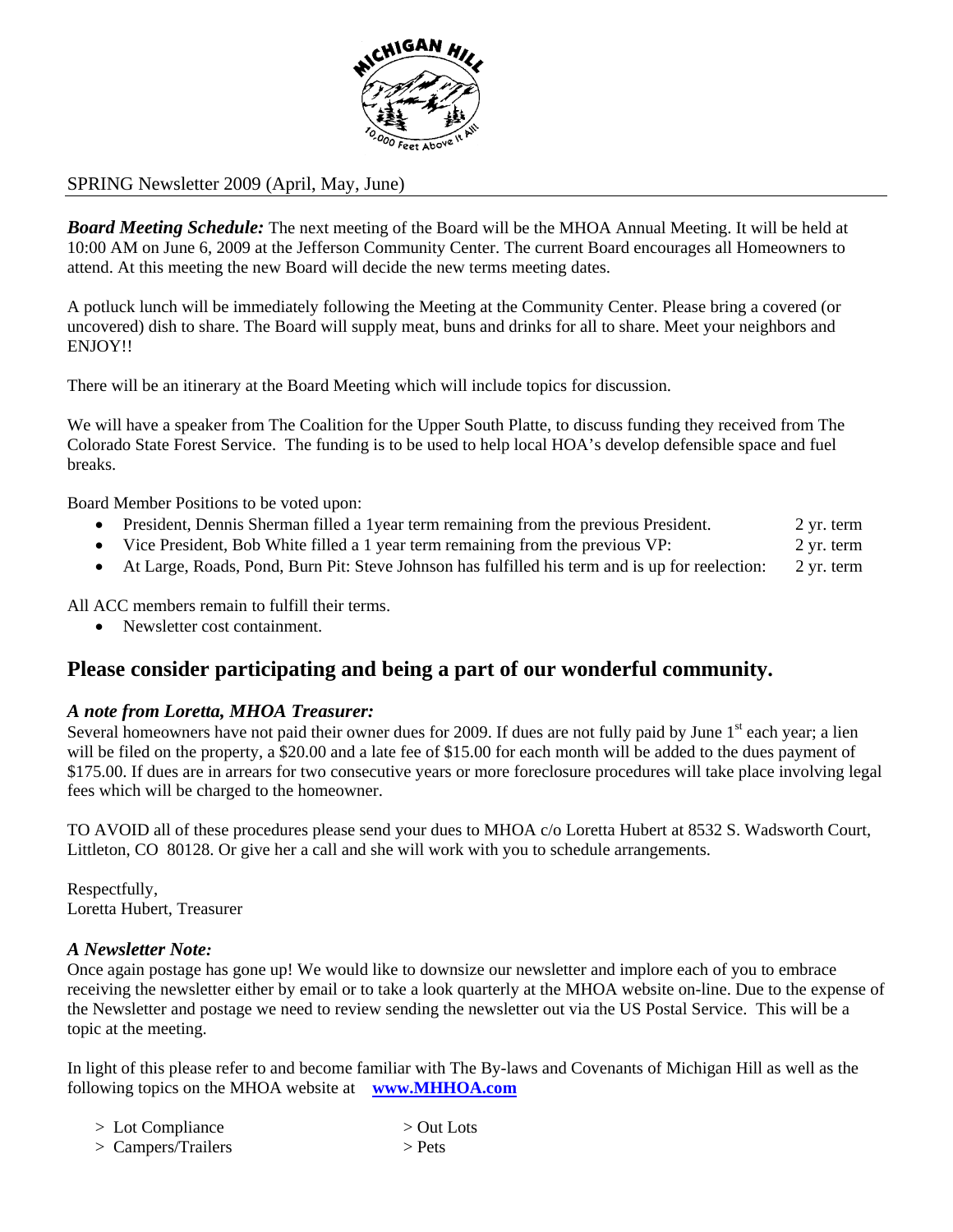## *Meeting Minutes:*

All meeting minutes may be found on the MHOA website at **www.MHHOA.com** .

#### *A letter from your President:*

Happy springtime! I hope everyone is enjoying their time on this fabulous hill.

After much discussion and legal advice the MHOA Board has purchased a road grader to maintain our roads throughout the year. We feel it will be a significant cost reduction for the Hill's budget.

The MHOA newsletter is very informative and a great avenue for the Board to communicate to members throughout the year. Printing and postage costs run roughly \$220.00 per quarter. There will be a discussion at the Board Meeting to encourage everyone with access to receive the newsletter by email distribution, in order to reduce these costs. Please include your email address with your dues notice, or send it to **www.MHHOA.com** .or Traci Bailey directly at scatpuder@aol.com.

As always any mailing address, telephone or email changes should be addressed to the MHOA website. Thanks!

Respectfully, Dennis Sherman, President

## *Architectural Control Committee (ACC):*

Since the time of our last meeting the ACC has had two (2) submissions approved; 1 deck rebuild and 1 dog run. Just today we received another ACC Submission for a dog run. This submission is in for review.

A reminder to homeowners who are submitting for ACC approval please be mindful that by existing bylaws it is required to submit for ACC approval an "Architectural Submittal Form" which can be found and printed off the MHOA website at **www.MHHOA.com** or you may get a form by contacting any one of your ACC or Board members. **Prior to any construction or painting changes**, this form, along with a drawing of the proposed structure location with respect to property lines should be submitted to an ACC member for ACC review and approval. The purpose of the ACC is to enforce the Covenants and Bi-laws of Michigan Hill for all to enjoy.

Fines and specific violation costs were the topic of the Board of Directors at the December 1, 2007 meeting, and became effective January 1, 2008. Failure to submit and ACC request form to the ACC and receive approval for any construction on Michigan Hill may result in penalty to the property owner, per occurrence, in the amount of five thousand dollars (\$5,000.00). Make sure you get ACC approval and of course you're County building permit!

Respectfully,

Bob White, Vice President/Managing Board Member

*Important Numbers:* **Please take note and post in a convenient place. Important numbers to assist Homeowners in the event of emergency or for general questions:** 

| <b>FIRE/ MEDICAL EMERGENCY:</b>           | 911          |
|-------------------------------------------|--------------|
| <b>Park County Sheriff: Non Emergency</b> | 719.836.4122 |
| <b>Park County Animal Control:</b>        | 719.836.4331 |
| <b>Colorado Road Conditions:</b>          | 877.315.7623 |
| <b>Non Emergency Fire:</b>                | 719.836.2605 |
| <b>Fire Station #5:</b>                   | 719.836.3244 |

Please remember your Board of Directors, voted in by you, the homeowner, to uphold the Convenience and By-laws of the Homeowners Association and are in no way able to **lawfully enforce** inappropriate or **unlawful** behavior other than by Civilian means. It is the right and duty of **every homeowner** to report unlawful improprieties to our local law enforcement authorities. Please refer to the important numbers above when needed. If you have any questions or concerns always feel free to contact any one of your Board members via email or by telephone.